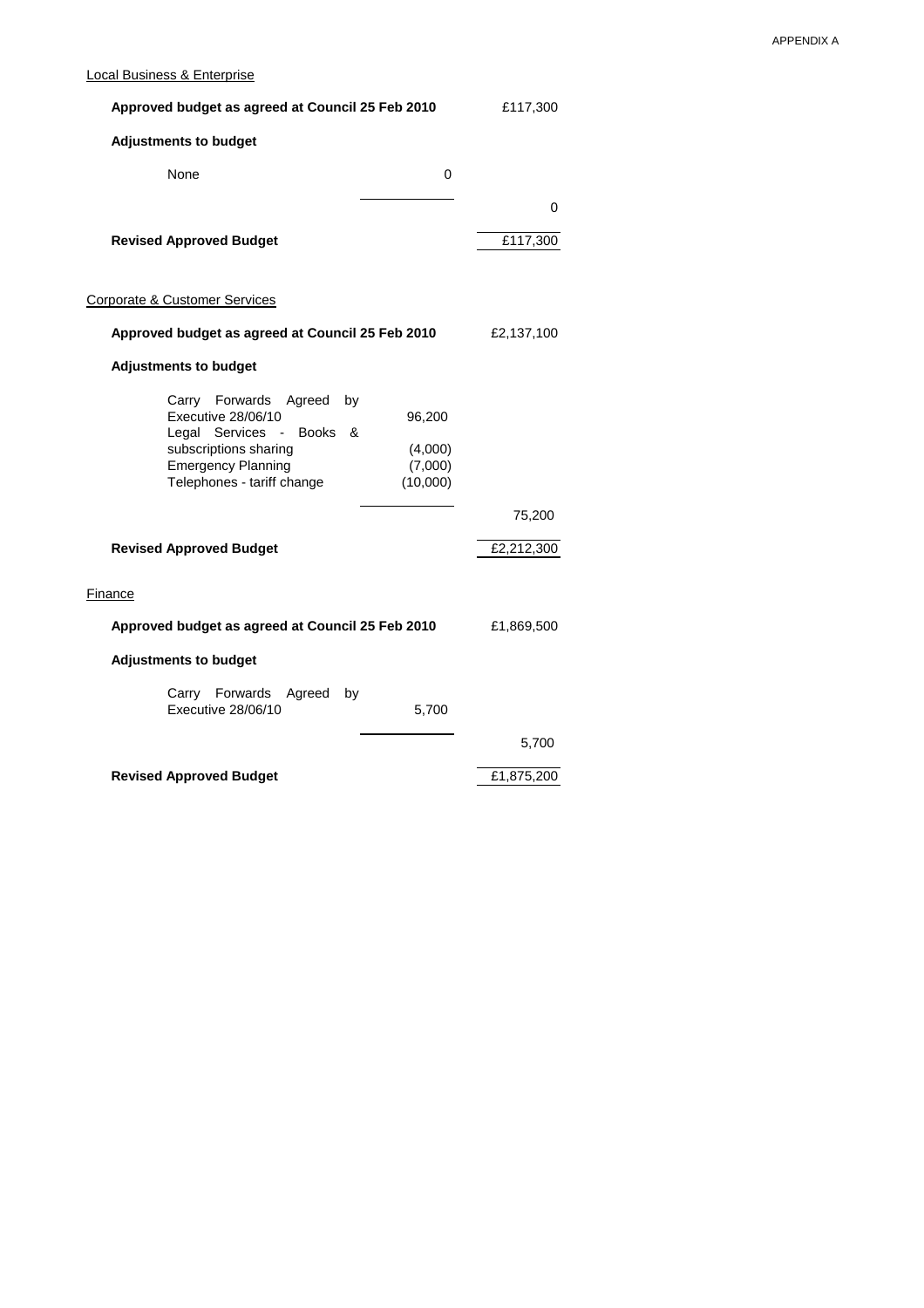|                                                  | Housing Infrastructure & Planning                                                                                                                                                                                              |    |                                                                           |            |  |
|--------------------------------------------------|--------------------------------------------------------------------------------------------------------------------------------------------------------------------------------------------------------------------------------|----|---------------------------------------------------------------------------|------------|--|
| Approved budget as agreed at Council 25 Feb 2010 |                                                                                                                                                                                                                                |    |                                                                           | £1,338,400 |  |
|                                                  | <b>Adjustments to budget</b>                                                                                                                                                                                                   |    |                                                                           |            |  |
|                                                  | Carry Forwards Agreed<br>Executive 28/06/10<br>S.106 Co-ordinator charge<br><b>Building Control</b><br>Planning Policy reduce subscript<br>Development Control - advice SI<br><b>Housing Strategy</b><br>Harborough Homesearch | by | 7,500<br>(3,800)<br>(6,000)<br>(3,000)<br>(21, 400)<br>(1,000)<br>(3,600) |            |  |
|                                                  |                                                                                                                                                                                                                                |    |                                                                           | (31,300)   |  |
|                                                  | <b>Revised Approved Budget</b>                                                                                                                                                                                                 |    |                                                                           | £1,307,100 |  |
|                                                  | <b>Enviromental Service Delivery</b>                                                                                                                                                                                           |    |                                                                           |            |  |
| Approved budget as agreed at Council 25 Feb 2010 |                                                                                                                                                                                                                                |    |                                                                           | £3,965,300 |  |
| <b>Adjustments to budget</b>                     |                                                                                                                                                                                                                                |    |                                                                           |            |  |
|                                                  | Carry Forwards Agreed<br>Executive 28/06/10<br>Grounds Maintenance<br><b>Bushby Service Shop</b>                                                                                                                               | by | 4,200<br>(17,000)<br>(14,000)                                             |            |  |

Green Compost - revised rates (30,000) Saving re food waste roll out (5,000)

**Revised Approved Budget E3,903,500** 

(61,800)